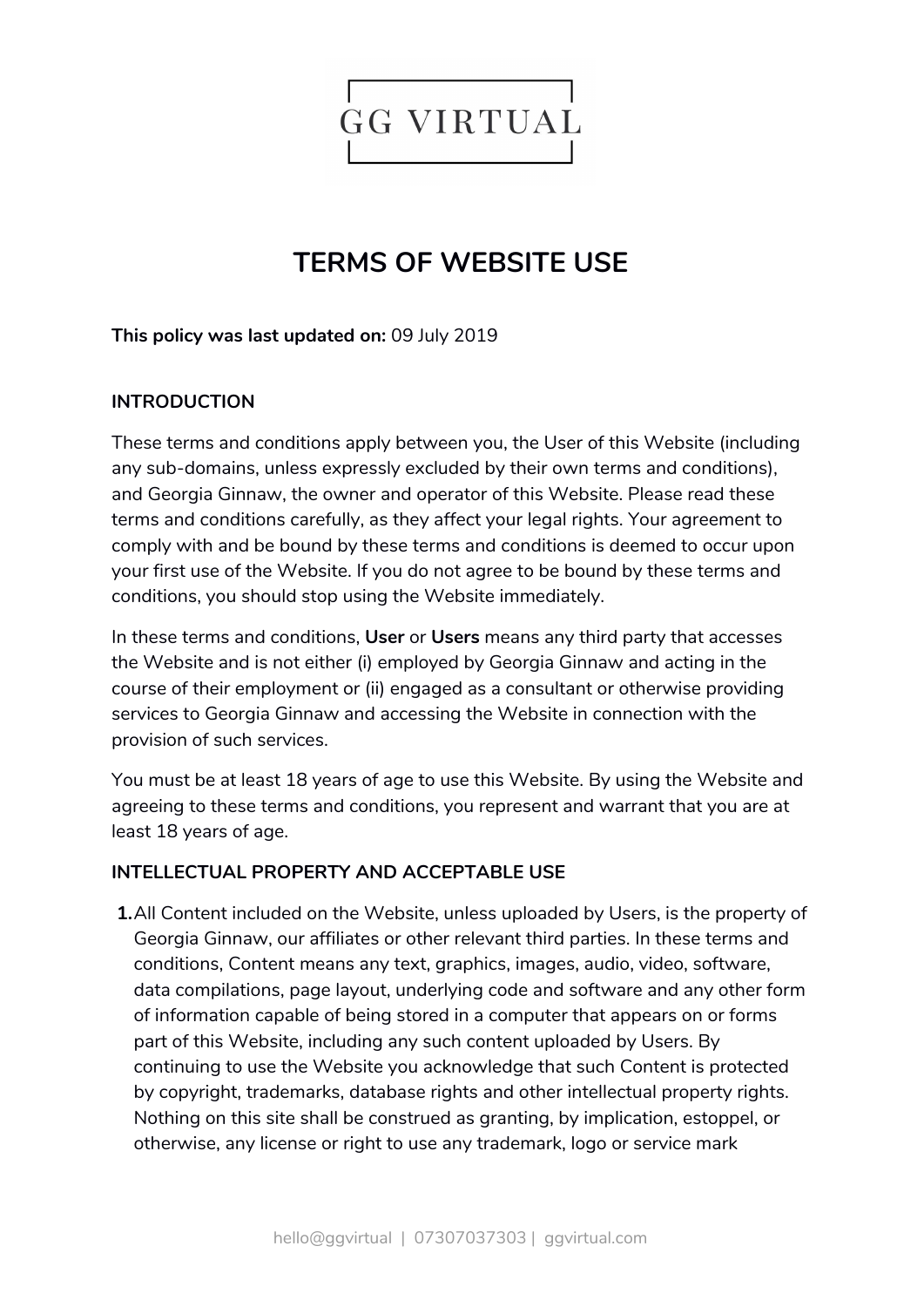

displayed on the site without the owner's prior written permission

- **2.**You may, for your own personal, non-commercial use only, do the following:
	- **a.**retrieve, display and view the Content on a computer screen
	- **b.**print one copy of the Content
- **3.**You must not otherwise reproduce, modify, copy, distribute or use for commercial purposes any Content without the written permission of Georgia Ginnaw.

## **PROHIBITED USE**

- **4.**You may not use the Website for any of the following purposes:
	- **a.** in any way which causes, or may cause, damage to the Website or interferes with any other person's use or enjoyment of the Website;
	- **b.**in any way which is harmful, unlawful, illegal, abusive, harassing, threatening or otherwise objectionable or in breach of any applicable law, regulation, governmental order;
	- **c.** making, transmitting or storing electronic copies of Content protected by copyright without the permission of the owner.

# **LINKS TO OTHER WEBSITES**

- **5.**This Website may contain links to other sites. Unless expressly stated, these sites are not under the control of Georgia Ginnaw or that of our affiliates.
- **6.**We assume no responsibility for the content of such Websites and disclaim liability for any and all forms of loss or damage arising out of the use of them.
- **7.**The inclusion of a link to another site on this Website does not imply any endorsement of the sites themselves or of those in control of them.

# **PRIVACY POLICY AND COOKIES POLICY**

**8.**Use of the Website is also governed by our Privacy Policy and Cookies Policy available on [https://www.ggvirtual.com/.](https://www.ggvirtual.com/)

# **AVAILABILITY OF THE WEBSITE AND DISCLAIMERS**

 **9.**Any online facilities, tools, services or information that Georgia Ginnaw makes available through the Website (the **Service**) is provided "as is" and on an "as available" basis. We give no warranty that the Service will be free of defects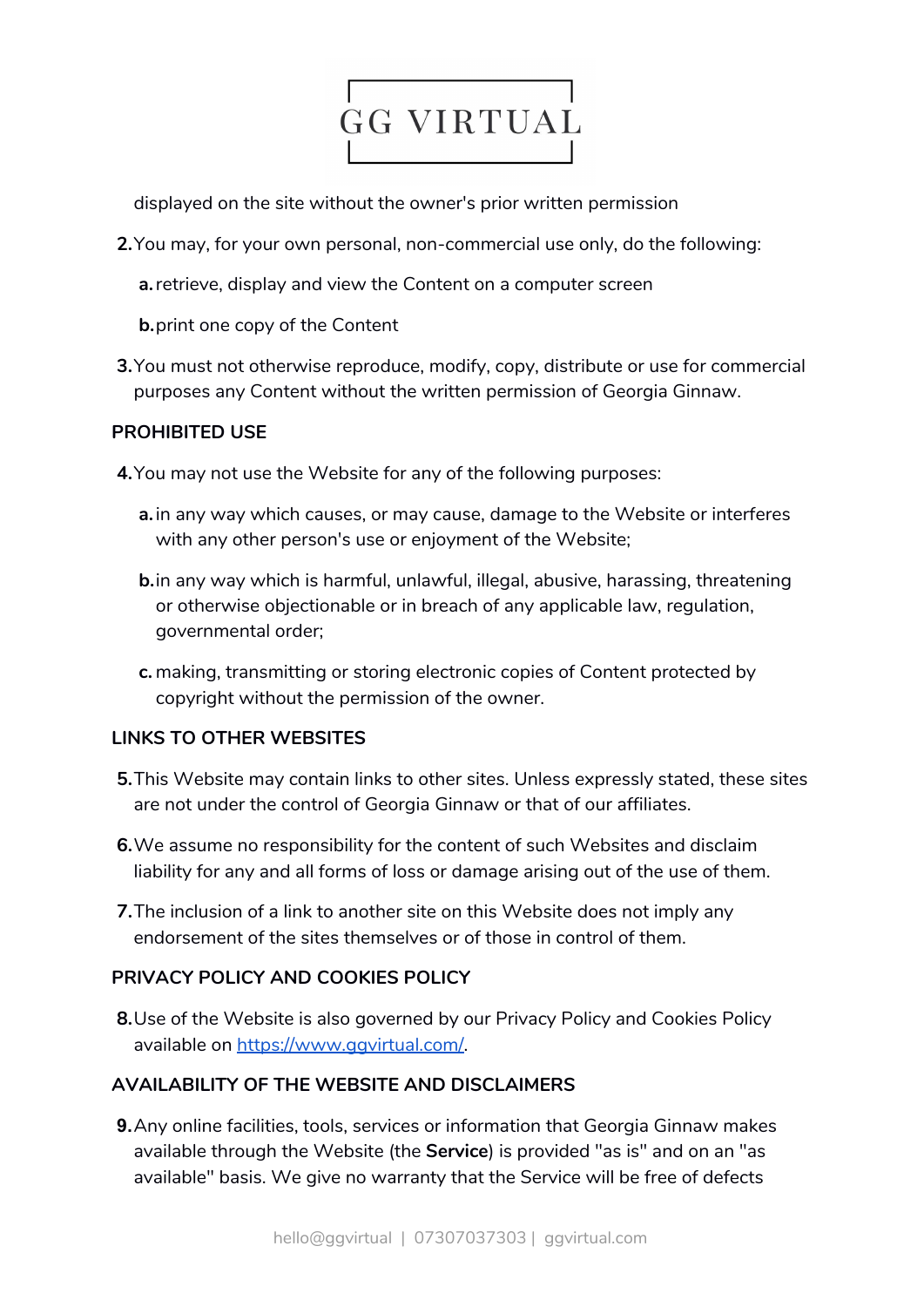

and/or faults. To the maximum extent permitted by the law, we provide no warranties (express or implied) of fitness for a particular purpose, accuracy of information, compatibility and satisfactory quality. Georgia Ginnaw is under no obligation to update information on the Website.

- **10.** Whilst Georgia Ginnaw uses reasonable endeavours to ensure that the Website is secure and free of errors, viruses and other malware, we give no warranty or guaranty in that regard and all Users take responsibility for their own security, that of their personal details and their computers.
- **11.** Georgia Ginnaw accepts no liability for any disruption or non-availability of the Website.
- **12.** Georgia Ginnaw reserves the right to alter, suspend or discontinue any part (or the whole of) the Website including, but not limited to, any products and/or services available. These terms and conditions shall continue to apply to any modified version of the Website unless it is expressly stated otherwise.

#### **LIMITATION OF LIABILITY**

- **13.** Nothing in these terms and conditions will: (a) limit or exclude our or your liability for death or personal injury resulting from our or your negligence, as applicable; (b) limit or exclude our or your liability for fraud or fraudulent misrepresentation; or (c) limit or exclude any of our or your liabilities in any way that is not permitted under applicable law.
- **14.** We will not be liable to you in respect of any losses arising out of events beyond our reasonable control.
- **15.** To the maximum extent permitted by law, Georgia Ginnaw accepts no liability for any of the following:
	- **a.**any business losses, such as loss of profits, income, revenue, anticipated savings, business, contracts, goodwill or commercial opportunities;
	- **b.**loss or corruption of any data, database or software;
	- **c.** any special, indirect or consequential loss or damage.

#### **GENERAL**

**16.** You may not transfer any of your rights under these terms and conditions to any other person. We may transfer our rights under these terms and conditions